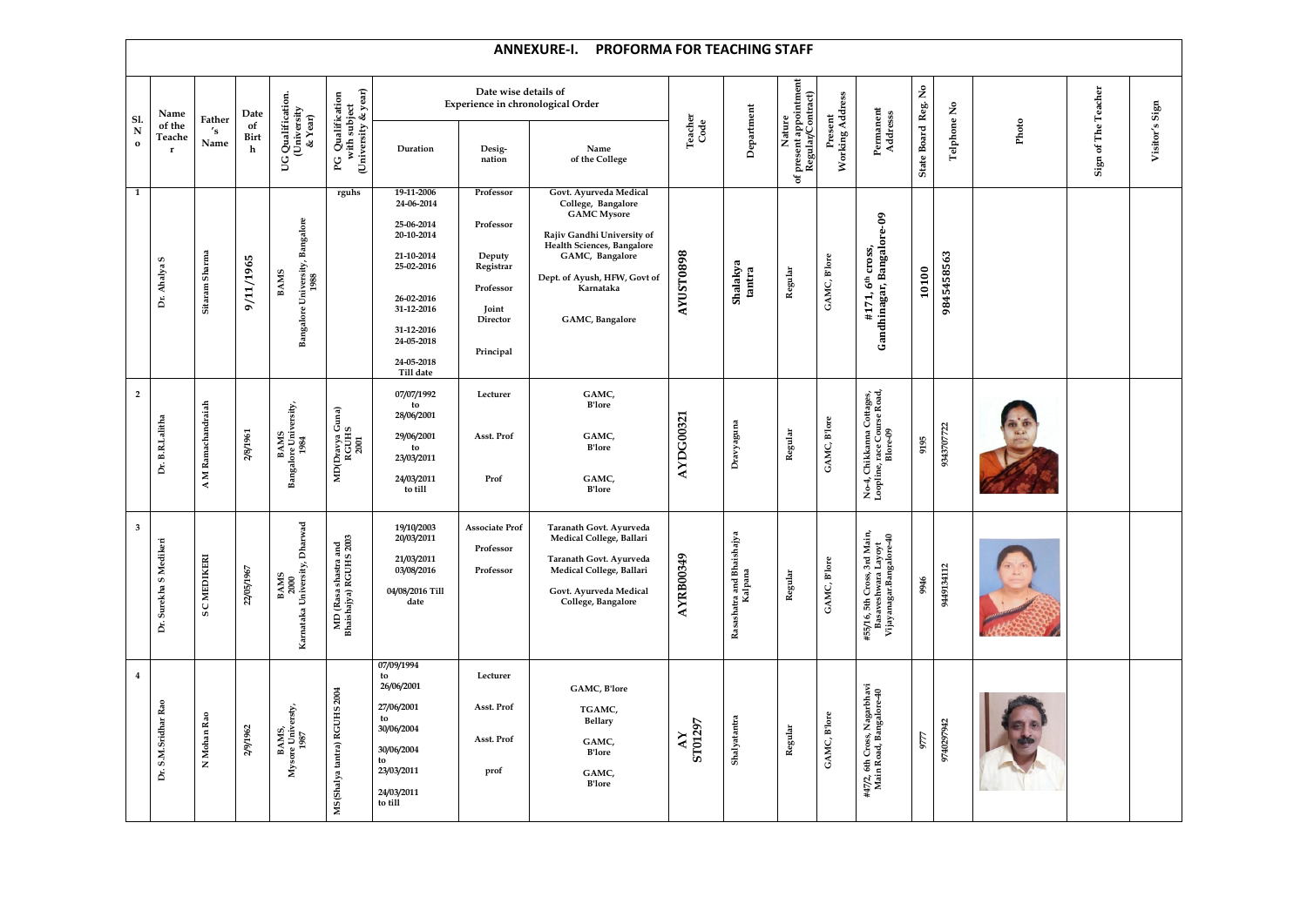| 5                  |                                      |                         |                                                    |                                                 | 12/07/1999<br>to<br>26/02/2005 | Lecturer   | GAMC<br>Blore                  |           |                                            |             |              |                                                                              |       |                 |                       |  |
|--------------------|--------------------------------------|-------------------------|----------------------------------------------------|-------------------------------------------------|--------------------------------|------------|--------------------------------|-----------|--------------------------------------------|-------------|--------------|------------------------------------------------------------------------------|-------|-----------------|-----------------------|--|
|                    |                                      |                         |                                                    | university 1995                                 | 28/02/2005<br>to<br>04/06/2005 | Asst. Prof | TGAMC,<br><b>Bellary</b>       |           |                                            |             |              |                                                                              |       |                 |                       |  |
|                    |                                      |                         |                                                    |                                                 | 06/06/2005<br>to<br>25/03/2011 | Asst. Prof | GAMC,<br>Blore                 |           |                                            |             |              |                                                                              |       |                 |                       |  |
| Dr. N.G.Shivaram   | NR Gayathri                          | 26/03/1962              | BAMS<br>Gulbarga University<br>1985                |                                                 | 26/03/2011<br>to<br>13/06/2012 | prof       | GAMC,<br>Blore                 | AYDG01174 | Samhitha Siddhantha                        | Regular     | GAMC, B'lore |                                                                              | 10024 | 0186898446      |                       |  |
|                    |                                      |                         |                                                    | MD (Dravya guna) Bangalore                      | 22/06/2012<br>to<br>09/07/2014 | Prof       | <b>TGAMC</b><br><b>Bellary</b> |           |                                            |             |              | 107, 1st Floor, SMR Embassy, 3rd Cross<br>BSK 3rd Stage. Kataguppe, Blore-85 |       |                 | <b>MARINE COMMAND</b> |  |
|                    |                                      |                         |                                                    |                                                 | 10/07/2014<br>to till          | Prof       | GAMC,<br>Blore                 |           |                                            |             |              |                                                                              |       |                 |                       |  |
| 6                  |                                      |                         |                                                    |                                                 | 13/03/2000<br>to<br>05/04/2001 | Lecturer   | <b>GAMC, Mysore</b>            |           |                                            |             |              |                                                                              |       |                 |                       |  |
|                    | Siddalingaiah                        |                         | <b>BAMS<br/>Banglore<br/>University<br/>1994</b>   | MD (Dravya guna) Bangalore<br>university 1999   | 06/04/2001<br>to<br>04/10/2005 | Lecturer   | GAMC, B'lore                   | AYDG00393 | Rasashastra<br>Bhaishajya<br>Kalpana<br>PG | Regular     | GAMC, Blore  | MF PWD qtr, Nandhini<br>Layout, Blore-96                                     |       |                 |                       |  |
| Dr. M.S.Veena      | S                                    | 25/12/1970              |                                                    |                                                 | 05/10/2006<br>to<br>24/11/2011 | Asst. Prof | GAMC, B'lore<br>GAMC, B'lore   |           |                                            |             |              |                                                                              | 10860 | 9591030698      |                       |  |
|                    |                                      |                         |                                                    |                                                 | 25/11/2011<br>to till          | Prof & HOD |                                |           |                                            |             |              | -38/6,                                                                       |       |                 |                       |  |
| $\overline{7}$     |                                      |                         |                                                    |                                                 | 17/04/2000<br>to<br>05/10/2005 | Lecturer   | GAMC,<br><b>B'lore</b>         |           |                                            |             |              | yout, 8th Main,                                                              |       |                 |                       |  |
| Dr. Mamatha Murthy | Murthy<br>BSN                        | 1/1966<br>$\frac{1}{2}$ | <b>BAMS</b><br>Bangalore<br>University<br>1989     |                                                 | 06/10/2005<br>to<br>25/03/2011 | Lecturer   | GAMC,<br><b>B'lore</b>         | AYST00339 | Rachana<br>Shareera                        | gular<br>Re | $C,$ B'lore  | ijaya<br>, Blore-40                                                          | 10037 | 1247199<br>9481 |                       |  |
|                    |                                      |                         |                                                    | MS (Shalya tantra) Bangalore<br>university 1993 | 26/03/2011<br>to till          | Prof       | GAMC,<br><b>B'lore</b>         |           |                                            |             | GAM          | nagar,<br>÷h                                                                 |       |                 |                       |  |
| 8                  |                                      |                         |                                                    |                                                 | 25/08/2000<br>to<br>15/09/2005 | Lecturer   | GAMC,<br><b>B'lore</b>         |           |                                            |             |              |                                                                              |       |                 |                       |  |
|                    |                                      |                         |                                                    |                                                 | 16/09/2005<br>to<br>23/09/2009 | Lecturer   | GAMC,<br><b>B'lore</b>         |           |                                            |             |              |                                                                              |       |                 |                       |  |
| Dr.M.G.Narmada     | M G Rao                              | 2/1/1961                | <b>BAMS<br/>Bangalore<br/>University<br/>1985</b>  | MS(Shalya tantra) Bangalore university<br>1996  | 24/09/2009<br>to<br>23/03/2011 | Asst. Prof | TGAMC,<br><b>Bellary</b>       | AYST00341 | Shalyatantra                               | Regular     | GAMC, Blore  | No-15 T Block, Jayanagar, Blore-41                                           | 9163  | 6656568556      |                       |  |
|                    |                                      |                         |                                                    |                                                 | 24/03/2011<br>to<br>27/02/2012 | Prof       | TGAMC,<br><b>Bellary</b>       |           |                                            |             |              |                                                                              |       |                 |                       |  |
|                    |                                      |                         |                                                    |                                                 | 28/02/2012<br>to till          | Prof       | GAMC,<br><b>B'lore</b>         |           |                                            |             |              |                                                                              |       |                 |                       |  |
| 9                  |                                      |                         |                                                    |                                                 | 16/06/2006<br>to<br>15/07/2011 | Lecturer   | GAMC,<br><b>B'lore</b>         |           |                                            |             |              |                                                                              |       |                 |                       |  |
| Dr.Y.S.Janaki      | Shivaramulu<br>$\blacktriangleright$ | 2/11/1973               | <b>BAMS<br/>Bangalore<br/>University,<br/>1997</b> | MD (Kayachikitsa)<br>RGUHS 2003                 | 16/07/2011<br>to till          | Asst. Prof | GAMC,<br><b>B'lore</b>         | AYKC00601 | Kayachikitsa                               | Regular     | GAMC, B'lore | 468, Prashanth<br>Muthyalanagar, Blore-54                                    | 11745 | 9741140053      |                       |  |
|                    |                                      |                         |                                                    |                                                 |                                |            |                                |           |                                            |             |              |                                                                              |       |                 |                       |  |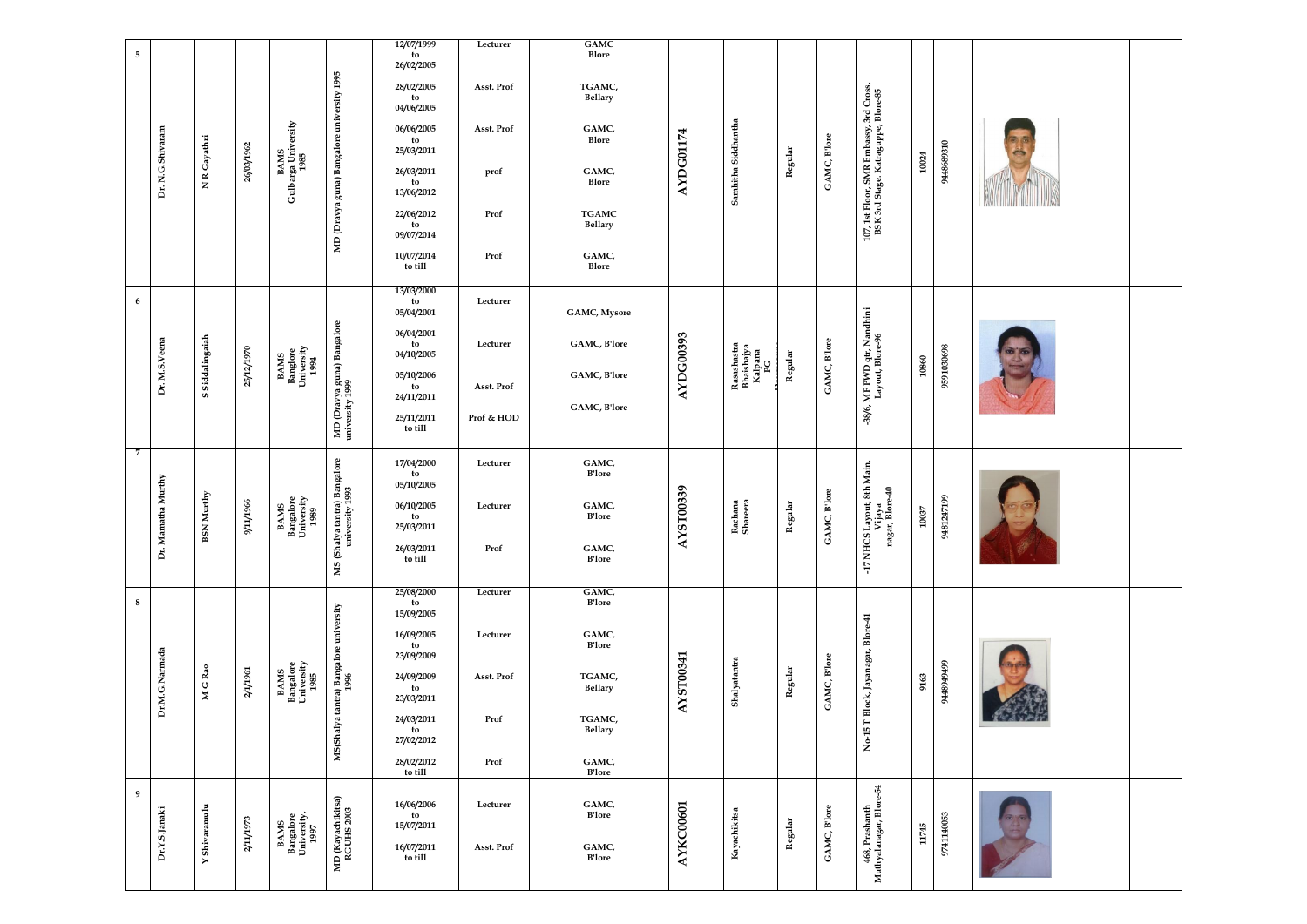| 10 | $\mathbf{M}\,\mathbf{B}$<br><b>SEEMA</b><br>È. | <b>S BALANAAG REDDY</b> | 1/6/1974   | University, Gulbarga<br><b>BAMS</b><br>1997                                                                       | MD(Rasashastra and Bhaishajya)<br>Gulbarga university 2001 | 28/11/2001<br>23/04/2007<br>26/04/2007<br>30/06/2009<br>01/07/2009<br>21/03/2018<br>22/03/2018<br>21/12/2018                                                                                    | Lecturer<br><b>Asst Prof</b><br>Professor<br>Asso.<br>Professor<br>Professor            | <b>BVVS AMC Bagalkot</b><br>SDM.Colege of Ayurveda<br>Udupi<br>SDM.Colege of Ayurveda<br>Udupi<br>Faculty of Ayurveda, Main<br>Campus, Dehradun.<br>Uttarakhand                                                                                                                                             | AYRB00834 | Bhaishajya Kalpana<br>B,           | Regular | GAMC, B'lore           | near Kalmat,<br>107/12, Reddy street,<br>Ballari<br>11828                                                                                                 | 9449534600 |  |
|----|------------------------------------------------|-------------------------|------------|-------------------------------------------------------------------------------------------------------------------|------------------------------------------------------------|-------------------------------------------------------------------------------------------------------------------------------------------------------------------------------------------------|-----------------------------------------------------------------------------------------|-------------------------------------------------------------------------------------------------------------------------------------------------------------------------------------------------------------------------------------------------------------------------------------------------------------|-----------|------------------------------------|---------|------------------------|-----------------------------------------------------------------------------------------------------------------------------------------------------------|------------|--|
|    |                                                | $\mathbf{z}$            |            | Gulbarga                                                                                                          |                                                            | 22/12/2018 Till<br>date                                                                                                                                                                         |                                                                                         | Govt. Ayurveda Medical<br>College, Bangalore                                                                                                                                                                                                                                                                |           | Rasashastra                        |         |                        |                                                                                                                                                           |            |  |
| 11 | ×<br><b>SANDHYA</b><br>Ď.                      | Venkat Rao K            | 24/11/1970 | University, Mysore<br><b>BAMS</b><br>1994<br>Mysore                                                               | of Kerala 2000<br>MD(Prasuti tantra) University            | 01/03/1999<br>31/07/2002<br>01/08/2002<br>29/07/2009<br>30/07/2009<br>30/11/2011<br>01/12/2011<br>31/07/2013<br>01/08/2013<br>01/06/2017<br>02/06/2017<br>18/12/2018<br>19/12/2018<br>Till date | Lecturer<br>Asst. Prof<br>Professor<br>Professor<br>Professor<br>Professor<br>Professor | SDM College Ayurveda,<br>Hassan<br>Sri Kalabhaira veshwar Ayu<br>Med College, B'lore<br>Sushruta Ayu Med College<br>Bangalore<br>Sri Sri College of Ayurveda<br>Bangalore<br>SDM College Of Ayurveda,<br>Hassan<br>Sri Sri College of Ayurveda<br>Bangalore<br>Govt. Ayurveda Medical<br>College, Bangalore | AYPS00274 | Streeroga<br>త<br>Prasoothi Tantra | Regular | GAMC, B'lore           | Puttur<br>Kav,<br>4 223<br>Nidhimunda House, PO<br>Taluk, DK Dist-57<br>10833                                                                             |            |  |
| 12 | ≺<br>DНА<br>VASU<br>Ď.                         | PADMANABHA              | 64616/6    | $i$ versity OF . Bangalore<br>$\dot{m}$<br>BAMS<br>2002<br>Candhi Univ<br>Ith Sciences, I<br>Rajiv Ga<br>Health S | MS (Shalya tantra) RGUHS 2006                              | 26/02/2007<br>26/02/2012<br>27/02/2012<br>26/02/2017<br>26/02/2017<br>01/03/2017<br>02/03/2017<br>09/02/2019<br>14/02/2019 Till<br>date                                                         | Lecturer<br>Asst prof<br>Professor<br>Professor<br>Professor<br>Professor               | Sushruta AMC& Hospital,<br><b>Bangalore</b><br>Sushruta<br>AMC & Hospital, Bangalore<br>Sushruta AMC& Hospital,<br>Bangalore<br>Sushruta AMC& Hospital,<br>Bangalore<br><b>GAMC</b><br><b>Bangalore</b>                                                                                                     | AYST00474 | Shalyatantra                       | Regular | <b>B'lore</b><br>GAMC, | 20 <sup>th</sup> Cross, D Group Layout, Sri<br>gandhada kaval, Nagarabhavi 2 <sup>nd</sup><br>Stage, Bangalore-91<br>anvantari,<br>15128<br>#1274, Sri Dh | 9480365291 |  |
| 13 | Desai<br>S<br>Dr.Anantha                       | Shivallabha Rao Desia   | 30/05/1970 | BAMS<br>Kamataka University<br>Dharwad<br>1995                                                                    | 2004<br>MD(Kayachikitsa) RGUHS                             | 08/11/2006<br>30/10/2008<br>01/02/2010<br>31/05/2013<br>01-06-2013<br>Till date                                                                                                                 | Lecturer<br>Asst. Prof<br>Asso Prof                                                     | GAMC,<br><b>Mysore</b><br>GAMC,<br><b>B'lore</b><br>GAMC,<br><b>B'lore</b>                                                                                                                                                                                                                                  | AYKC00708 | Roganidana                         | Regular | GAMC, Blore            | Devikrupa, Near Mahamaya<br>Temple, Kukanoor, Koppala.<br>10641                                                                                           | 9448185896 |  |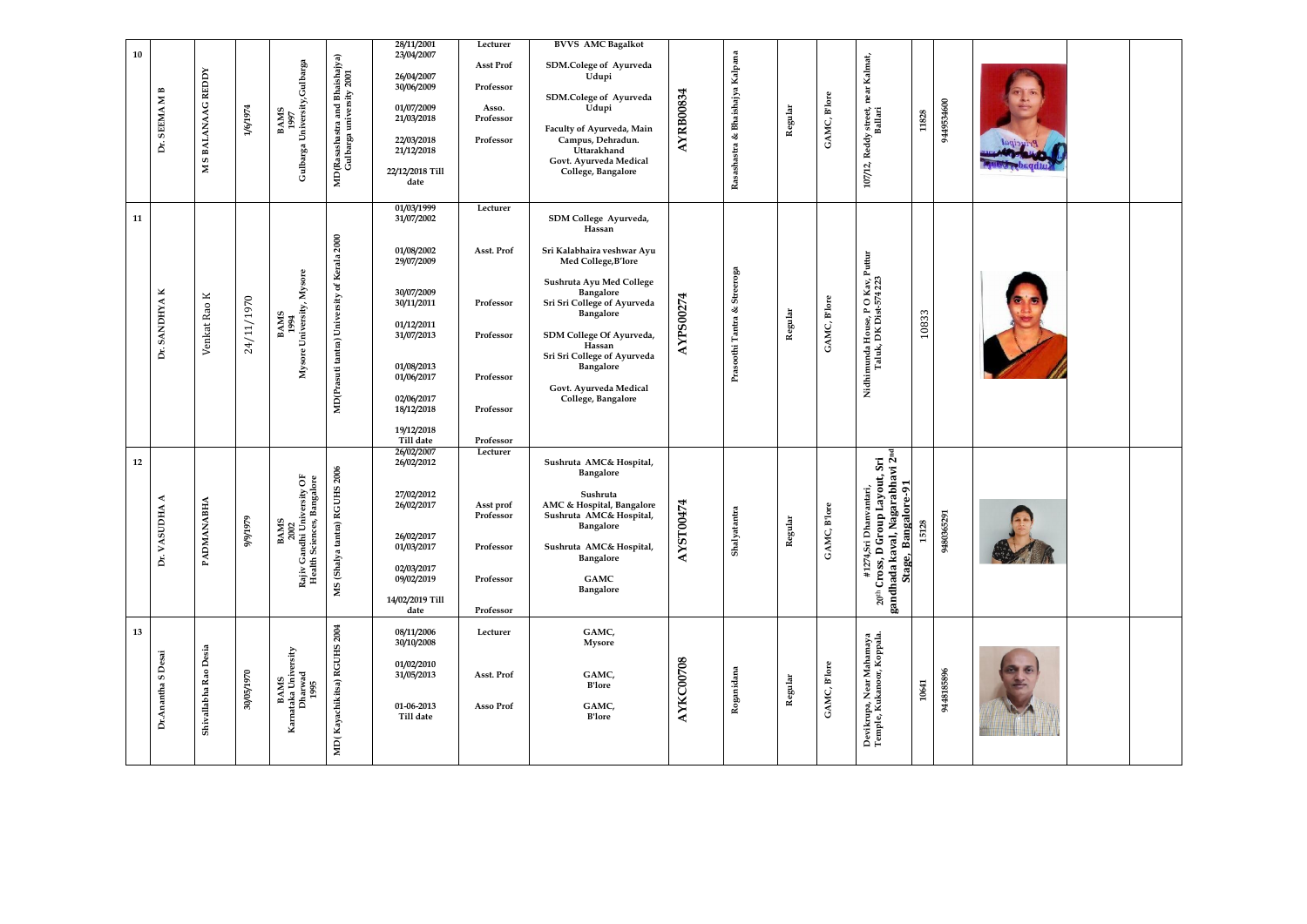| 14 | S A Doddamani<br>Ď    | <b>SAHEB</b><br>ABDUL RAHAMAN             | 23/05/1969 | BAMS<br>1996<br>Karnataka University Dharwad                                     | shastra and Bhaishajya)<br>RGUHS 2006<br>MD (Rasa   | 14/10/1996<br>26/04/2007<br>27/04/2007<br>22/11/2016<br>23/11/2016 Till<br>date                             | Lecturer<br>Assistant<br>Professor<br><b>Associate Prof</b>                  | KLE,S BMK Ayurveda Medical<br>College, BELAGAVI<br>KLE,S BMK Ayurveda Medical<br>College, BELAGAVI<br>Govt. Ayurveda Medical<br>College, Bangalore                                        | <b>AYRB00454</b> | Rasashastra & Bhaishajya Kalpana | Regular | GAMC, B'lore | , New goodshed<br>, Belagavi<br># 108/A, OCH GARDEN,<br>road, Shastri nagar,                                                               | 11064 | 9480313707 |  |  |
|----|-----------------------|-------------------------------------------|------------|----------------------------------------------------------------------------------|-----------------------------------------------------|-------------------------------------------------------------------------------------------------------------|------------------------------------------------------------------------------|-------------------------------------------------------------------------------------------------------------------------------------------------------------------------------------------|------------------|----------------------------------|---------|--------------|--------------------------------------------------------------------------------------------------------------------------------------------|-------|------------|--|--|
| 15 | Dr Srinivas Masalekar | RAGHAVENDRA RAO                           | 23/09/1979 | Of Health<br>Sciences, Bangalore<br>BAMS<br>2002<br>Candhi University (<br>Rajiv | MS(Shalyatantra)<br>RGUHS<br>Bangalore<br>Sen. 2006 | 01/02/2007<br>14/07/2014<br>24/07/2014<br>14/06/2016<br>15/06/2016<br>24/09/2017<br>25/09/2017 Till<br>date | Lecturer<br>Lecturer<br>Lecturer/Asst<br>Professor<br>Associate<br>Professor | GAMC<br>Bangalore<br><b>TGAMC Ballari</b><br><b>GAMC</b> Bangalore<br>GAMC, Bangalore                                                                                                     | AYST00340        | ShalyaTantra                     | Regular | GAMC, Blore  | # 408, aditya, laxmanateertha road, smv<br>nagar,8 <sup>th</sup> block, gidadakonena halli,<br>bangalore-91                                | 15116 | 9886632966 |  |  |
| 16 | Dr.Dharani            | K Lakshmana Gowda                         | 12/8/1979  | <b>BAMS<br/>RGUHS<br/>Bangalore</b><br>2002                                      | MD(Dravyaguna)<br>RGUHS<br>Bangalore<br>Sep, 2006   | 01/02/2007<br>to Till                                                                                       | Lecturer/Asst<br>Professor                                                   | GAMC,<br><b>B'lore</b>                                                                                                                                                                    | <b>AYDG00320</b> | Dravyaguna                       | Regular | GAMC, B'lore | No-41, Sharadhi AECS Layout,<br>1st Stage, Ashwathnagar,<br>Sanjayanagar, Blore-97                                                         | 15236 | 9886633009 |  |  |
| 17 | Dr.Shilpa.P.N         | <b>U</b> Narasimha Murthy<br>$\mathbf{r}$ | 23/09/1979 | BAMS 2002<br>Rajiv Gandhi University<br>Of Health<br>Sciences, Bangalore         | MS (Shalya tantra) RGUHS 2006                       | 02/02/2007<br>19/04/2012<br>20/04/2012<br>24/09/2017<br>25/09/2017 Till<br>date                             | Lecturer<br>Lecturer/Asst.<br>Professor<br>Associate<br>Professor            | GAMC<br><b>Mysore</b><br><b>GAMC</b> Bangalore<br><b>GAMC</b> Bangalore                                                                                                                   | <b>AYST00408</b> | ShalyaTantra                     | Regular | GAMC, Blore  | $\begin{array}{l} \# \; \mathbb{F} \; \mathbb{A} \; \mathbb{S}01, \, \text{Golden Grand}, \\ \text{Yashvantpur, Bangalore-22} \end{array}$ | 15171 | 9886792113 |  |  |
| 18 | Dr. SYED MUNWER PASHA | <b>SYED MURTUZA</b>                       | 8261/29    | 2001<br>Rajiv Gandhi University Of<br>Health Sciences, Bangalore<br><b>BAMS</b>  | MS (Shalakya tantra ) RGUHS<br>2005                 | 21/11/2005<br>03/02/2007<br>08/02/2007<br>14/07/2014<br>15/07/2014<br>26/09/2017<br>27/09/2017 Till<br>date | Lecturer<br>Lecturer<br>Lecturer/Asst<br>Professor<br>Associate<br>Professor | SJG Ayu Medical College,<br>Koppal<br>Govt. Ayurveda Medical<br>College, Bangalore<br>Taranath Govt. Ayurveda<br>Medical College, Ballari<br>Govt. Ayurveda Medical<br>College, Bangalore | AYSK00229        | Shalakya Tantra                  | Regular | GAMC, B'lore | # 006, Aryan Fairy, 3 <sup>rd</sup> Main Anam<br>Enclave, Ashwath Nagar,<br>Thanisandra, Bangalore-77                                      | 14923 | 9886593932 |  |  |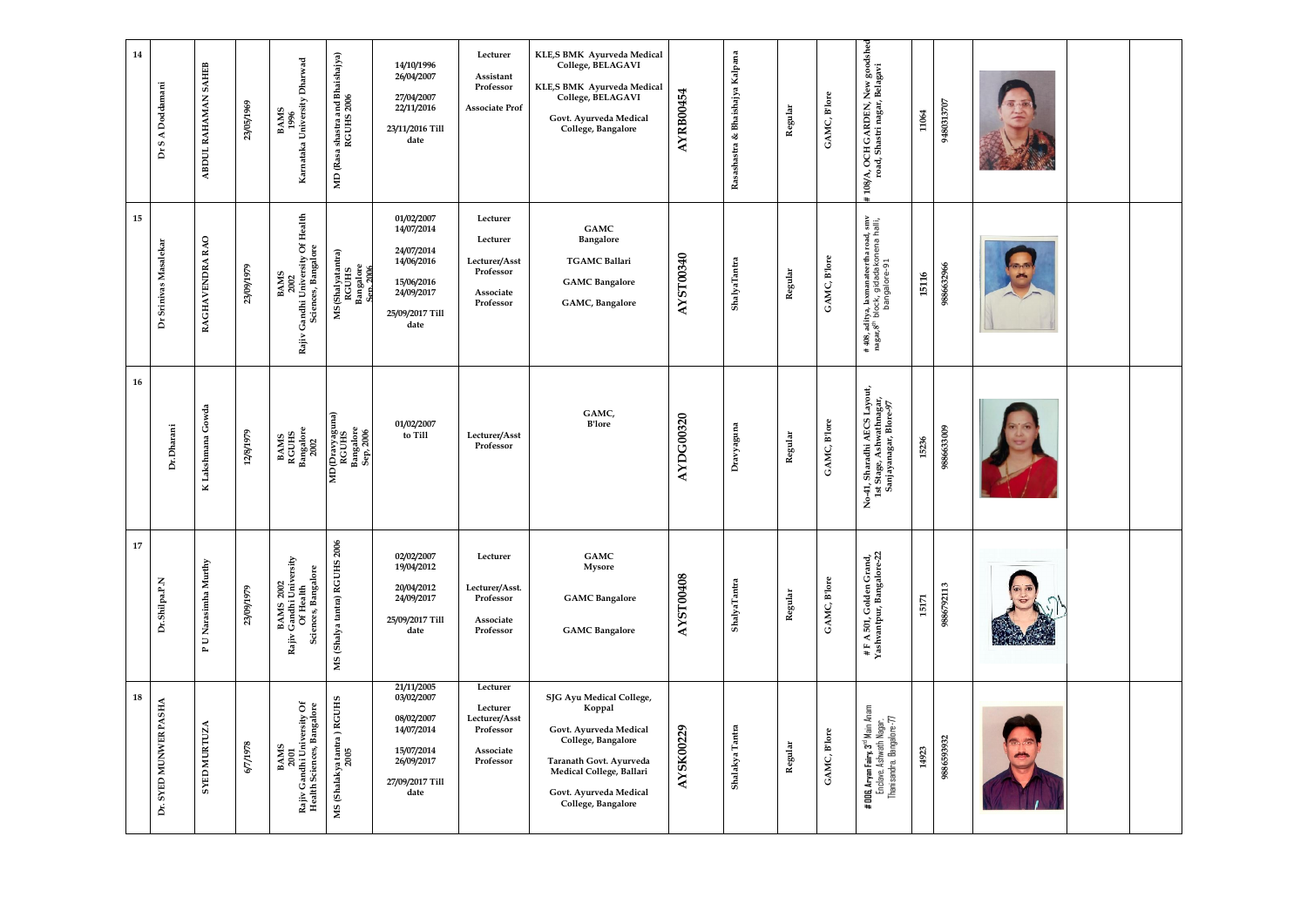| Sirigere<br>19<br>Dr.Nikhitha    | Sirigere<br>U<br>$\mathbf{u}$  | 28/12/1978 | <b>BAMS<br/>RGUHS<br/>Bangalore</b><br>2002                                     | MS ( PRASUTI<br>EVUM STREE<br>ROGA) RGUHS 2006      | 05/02/2007<br>to Till                                                                                                                   | Lecturer                                                                      | GAMC,<br><b>B'lore</b>                                                                                                                           | <b>AYPS00307</b> | ళ<br>Prasoothi Tantra é<br>Streeroga | Regular | GAMC, B'lore                      | No-1552, MCCB Block<br>11th Main, 5th Cross,<br>Davanagere-577001<br>15642                             | 9980160199 |  |  |
|----------------------------------|--------------------------------|------------|---------------------------------------------------------------------------------|-----------------------------------------------------|-----------------------------------------------------------------------------------------------------------------------------------------|-------------------------------------------------------------------------------|--------------------------------------------------------------------------------------------------------------------------------------------------|------------------|--------------------------------------|---------|-----------------------------------|--------------------------------------------------------------------------------------------------------|------------|--|--|
| 20<br>Shivanand Ganachari<br>Dr. | <b>B.V.Ganachari</b>           | 13/11/1979 | 2002<br>Rajiv Gandhi University Of<br>Health Sciences, Bangalore<br><b>BAMS</b> | MD(Rachana Sharir)<br>RGUHS<br>Bangalore, Sep, 2006 | 15/12/2006<br>05/02/2007<br>06/02/2007<br>24/09/2017<br>25/09/2017<br>Till date                                                         | Lecturer<br>Lecturer/<br>Asst.<br>Professor<br>Associate<br>Professor         | DBHPS,s Sri C B Guttal Ayu<br>Med College & Hospital,<br>Dharwad, Karnataka<br>GAMC Bangalore, Karnataka<br>GAMC Bangalore, Karnataka            | <b>AYRS00139</b> | Rachana Sharir                       | Regular | <b>B'lore, Karnataka</b><br>GAMC, | ਚੋ<br># 5248, "Janapriya Heights"<br>Mallasandra, Hesaraghatta Roa<br>Bangalore-57, Karnataka<br>15154 | 9886743930 |  |  |
| 21<br>Dr. Ananda Katti           | <b>BASALINGAPPA</b>            | 7/8/1975   | Karnataka University, Dharwad<br><b>BAMS</b><br>1999                            | MD (Ayurveda samhitha and<br>siddhantha) RGUHS 2005 | 01/03/1999<br>31/05/2006<br>01/06/2006<br>01/01/2007<br>02/01/2007<br>08/02/2007<br>12/02/2007<br>26/09/2017<br>26/09/2017<br>Till date | Lecturer<br>Lecturer<br>Asst prof<br>Asst prof<br>Associate<br>Professor      | Dr.BNM Rural AMC Bijapur<br><b>SDMT,S AMC Terdal</b><br>NKJ ayu med College & PG<br>Center, Bidar<br><b>GAMC</b> Mysore<br><b>GAMC</b> Bangalore | <b>AYSS00332</b> | Samhita Siddhanta                    | Regular | GAMC, B'lore                      | #LIG-160, Adarsh Nagar,<br>Vijayapur-586103<br>12282                                                   | 9886028646 |  |  |
| 22<br>Dr.Shaila<br>Borannavar    | Gurappa<br>Borannavar          | 1/5/1980   | <b>BAMS<br/>RGUHS<br/>Bangalore,<br/>2002</b>                                   | MD (Panchakarma)<br>RGUHS 2006                      | 02/02/2007<br>to till                                                                                                                   | Lecturer                                                                      | GAMC,<br><b>B'lore</b>                                                                                                                           | <b>AYPK00243</b> | Panchakarma                          | Regular | GAMC, Blore                       | Gachchikatti Colony,<br>Near Shivalingeshwar<br>Temple, Bijapur<br>20317                               | 9449517770 |  |  |
| 23<br>Dr Santosh Yadahalli       | YADAHALLI<br><b>LAXMAPPA B</b> | 27/03/1979 | BAMS<br>2001<br>Rajiv Gandhi University Of<br>Health Sciences, Bangalore        | MD (Panchakarma) RGUHS<br>2007                      | 02/09/2005<br>05/06/2006<br>06/06/2006<br>02/02/2007<br>05/02/2007<br>24/09/2017<br>25/09/2017<br>Till date                             | Lecturer<br>Lecturer<br>Lecturer/Asst.<br>Professor<br>Associate<br>Professor | Veerapulikeshi AMC Badami<br><b>BVVS AMC Bagalkot</b><br><b>GAMC</b> Bangalore<br><b>GAMC</b> Bangalore                                          | <b>AYPK00237</b> | Panchakarma                          | Regular | GAMC, B'lore                      | #357-5/2, 12th Main, 3rdB cross,<br>NRI Layout, 2nd Phase, Kalkere<br>Main,  Bangalore-16<br>15855     | 9902322355 |  |  |
| 24<br>Dr. Vijayalakshmi G H      | <b>GURUSIDDAYYA</b>            | 26/10/1973 | BAMS<br>1997<br>Kamataka University, Dhrawad                                    | MD (Swasthavritta and yoga)<br>RGUHS 2005           | 13/05/2005<br>06/10/2005<br>08/10/2005<br>31/01/2007<br>07/02/2007<br>27/09/2017<br>28/09/2017<br>Till date                             | Lecturer<br>Lecturer<br>Lecturer/Asst<br>.Professor<br>Associate<br>Professor | Sri Kalabhairave shwara AMC<br>Bangalore<br>Sri Sri AMC Bangalore<br>GAMC<br><b>Mysore</b><br><b>GAMC</b> Bangalore                              | <b>AYSV00187</b> | Swasthavritta,                       | Regular | GAMC, B'lore                      | #5, , 1 P S Coloney, National<br>Park Road, Gottigere post,<br>Bangalore-83<br>12052                   | 9886540929 |  |  |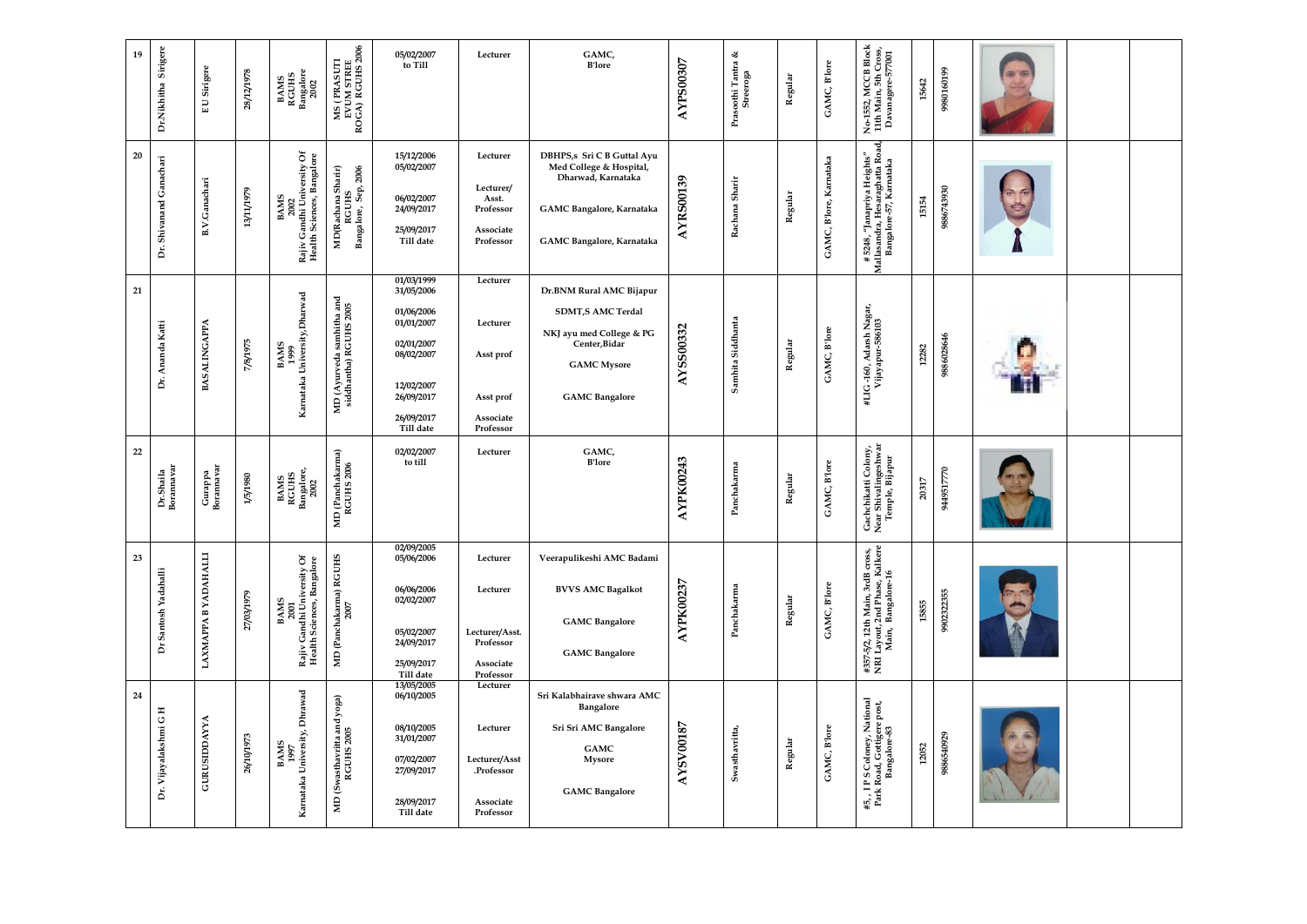| 25<br>Dr.Rathi.S                  | S<br>Siddhaiah                  | 1/6/1978   | BAMS<br>RGUHS,<br>Bangalore<br>2002                                                            | MS (Shalakya tantra) RGUHS<br>2006                    | 09/02/2007<br>to<br>09/07/2014<br>10/07/2014<br>to till                                                                                 | Lecturer<br>Lecturer                                                                                                                            | TGAMC,<br><b>Bellary</b><br><b>GAMC</b><br><b>Blore</b>                                                                                                                                                                                         | AYSK00159        | Shalakya<br>tantra  | Regular | GAMC, B'lore | 1027, 10th Main, Mahalaxmi $\rm{Puram},$<br>$\rm{Puram},$ $\rm{Z}^{\rm nd}$ stage w o $\rm{C}$ Road, Rajajin<br>agar, Blore-86 | 15195            | 8970779550 |  |
|-----------------------------------|---------------------------------|------------|------------------------------------------------------------------------------------------------|-------------------------------------------------------|-----------------------------------------------------------------------------------------------------------------------------------------|-------------------------------------------------------------------------------------------------------------------------------------------------|-------------------------------------------------------------------------------------------------------------------------------------------------------------------------------------------------------------------------------------------------|------------------|---------------------|---------|--------------|--------------------------------------------------------------------------------------------------------------------------------|------------------|------------|--|
| 26<br>Ghule<br>Dr. Suryakanth V   | Vishwanath                      | 10/2/1974  | BAMS<br>Gulbarga University<br>1999                                                            | MD (Rachana sharir) RGUHS 2005                        | 04/07/2000<br>to<br>03/02/2007<br>05/02/2007<br>to<br>15/06/2012<br>16/06/2012<br>to till                                               | Lecturer<br>Lecturer<br>Lecturer                                                                                                                | NK Jabshety AYU Med<br><b>COLLEGE Bidar</b><br>TGAMC, Bellary<br><b>GAMC</b><br>Blore                                                                                                                                                           | <b>AYRS00357</b> | Rachana<br>Shareera | Regular | GAMC, Blore  | No-302, A Block Prasidhi Ascent Near<br>Bala Muri Ganesh Temple, 3rd Cross,<br>Tata Nagar, Kodihalli, Blore-94                 | 12792            | 9448258382 |  |
| 27<br>Sri S<br>Dr. Mamatha        | <b>SUNDAR</b><br>$\blacksquare$ | 8/9/1978   | Rajiv Gandhi University Of<br>Health Sciences, Bangalore<br><b>BAMS</b><br>2001                | MD (Dravya guna) RGUHS 2006                           | 02/02/2007<br>22/03/2018<br>23/03/2018<br><b>Till Date</b>                                                                              | Lecturer/Asst.<br>Professor<br><b>Associate Prof</b>                                                                                            | <b>GAMC</b><br><b>Mysore</b><br><b>GAMC</b><br><b>Blore</b>                                                                                                                                                                                     | AYDG00315        | Dravyaguna          | Regular | GAMC, B'lore | Vishweswar<br>Mysore-08<br>#23, SUBHIKSHA, $1^{ST}$ CROSS,<br>Weavers Colony, V<br>Nagar, 2 <sup>nd</sup> Stage, I             | 15008            | 9886010633 |  |
| Dr. SHIVAPRASAD CHIPLUNKAR,<br>28 | <b>CHIPLUNKAR</b><br>MUKUND     | 23/11/1980 | BAMS<br>2003<br>7 Gandhi University<br>Rajiv Gandhi Universit<br>Of Health Sciences, Bangalore | MD (Kriya sharir) Bharathi<br>vidhyapeeta, Pune. 2007 | 01/10/2007<br>13/12/2008<br>15/12/2008<br>30/09/2012<br>01/10/2012<br>15/12/2014<br>16/12/2014<br>18/12/2018<br>19/12/2018 Till<br>date | Lecturer/Asst<br>Professor<br><b>Asst Professor</b><br>Associate<br>Professor<br>Associate<br>Professor/Prof<br>essor<br>Associate<br>Professor | Alva's Ayurveda Medical<br>College, Moodubidre<br>SDM Ayurveda Medical<br>College & Hospital, Hassan<br><b>SDM Ayurveda Medical</b><br>College & Hospital, Hassan<br><b>SDM Ayurveda Medical</b><br>College & Hospital, Bangalore<br>Gamc blore | <b>AYKS00386</b> | Kriya Sharir        | Regular | GAMC, B'lore | #Ramaleela Sadan,Tellar Road,<br>Karkala,574 104 (Udupi Dist)                                                                  | 16930            | 9986006665 |  |
| 29<br>Dr. Ranjitha Nayak          | <b>CHIPLUNKAR</b><br>MUKUND     | 23/11/1980 | Bangalore<br>BAMS<br>2003<br>Rajiv Gandhi University<br>Of Health Sciences, Bangalo            | MD (Roga nidana evum vikruti vigyan)<br>RGUHS 2011    | 01/10/2007<br>13/12/2008<br>15/12/2008<br>30/09/2012<br>01/10/2012<br>15/12/2014<br>16/12/2014<br>18/12/2018<br>19/12/2018<br>Till date | Lecturer/Asst<br>Professor<br><b>Asst Professor</b><br>Associate<br>Professor<br>Associate<br>Professor<br>Associate<br>Professor               | Alva's AMC, Moodubidre<br>SDM AMC Hospital, Hassan<br><b>SDM Ayurveda Medical</b><br>College & Hospital, Hassan<br>SDM AMC & Hospital,<br>Bangalore<br><b>GAMC</b><br>Bangalore                                                                 | <b>AYRN00372</b> | Roganidana          | Regular | GAMC, B'lore | #Ramaleela Sadan,Tellar<br>Road, Karkala,574 104 ( Udupi Dist)                                                                 | <b>AYUKS0298</b> | 9986006665 |  |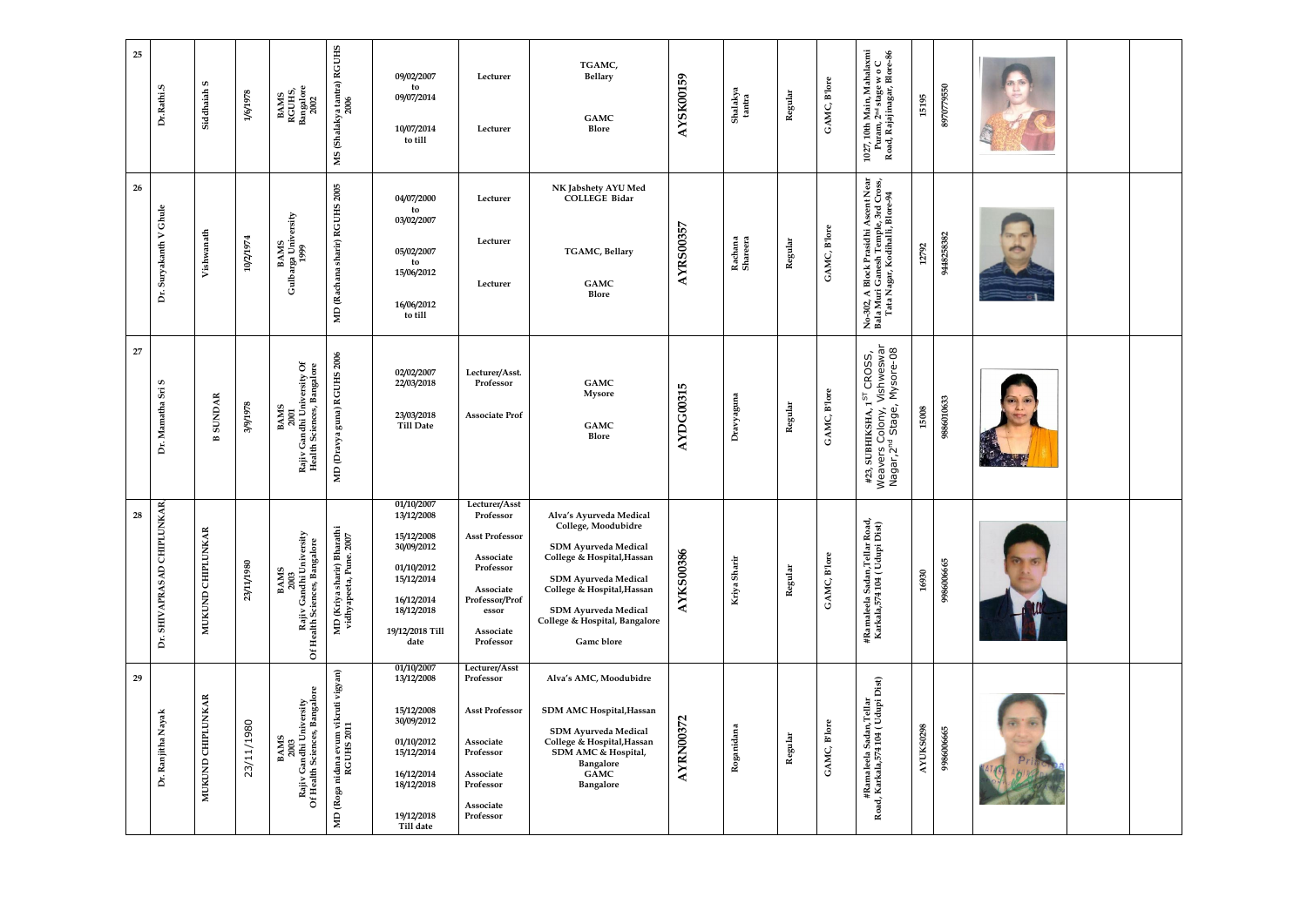| 30 | Dr. Raju.C.M.M           | C L Mahalingappa   | 20/01/1976 | <b>BAMS<br/>RGUHS Bangalore,<br/>2000</b>                                | MD (Kumarabhritya)<br>RGUHS 2004                    | 7/2/2007                                                                        | Lecturer                                         | GAMC,<br>Blore                                                                                                             | AYKB00494        | Kaumarabhritya                       | Regular  | GAMC, B'lore | No-293/1, 4th Main<br>Ramanjaneya Layout,<br>Chikkalla, Blore-61                 | 13045 | 9845779980 |  |  |
|----|--------------------------|--------------------|------------|--------------------------------------------------------------------------|-----------------------------------------------------|---------------------------------------------------------------------------------|--------------------------------------------------|----------------------------------------------------------------------------------------------------------------------------|------------------|--------------------------------------|----------|--------------|----------------------------------------------------------------------------------|-------|------------|--|--|
| 31 | Dr. Srinivas Yadav.K     | M kariyappa        | 79/03/1977 | BAMS<br>Gulbarga<br>University<br>2000                                   | MD (Rasashastra)<br>RGUHS 2006                      | 02/02/2007<br>to<br>24/06/2012<br>25/06/2012<br>to till                         | Lecturer<br>Lecturer                             | GAMC,<br><b>Mysore</b><br><b>GAMC</b><br>Blore                                                                             | <b>AYRB00437</b> | Rasashastra                          | Regular  | GAMC, B'lore | Cross, 3rd Main<br>anagar, Mysore-<br>156, 1st D (<br>Nivedithar<br>560029       | 13791 | 9886744739 |  |  |
| 32 | Dr. Shivaling K Bendikai | KALLAPPA BENDIKAI  | 1/7/1975   | BAMS<br>1999<br>Mysore University, Mysore                                | MD (Dravya guna ) RGUHS<br>2005                     | 01/07/2004<br>01/02/2007<br>02/02/2007<br>15/11/2016<br>15/11/2006 Till<br>date | Lecturer<br>Lecturer<br><b>Asst Professor</b>    | SSR Ayu med college Inchal<br>Govt. Ayurveda Medical<br>College, Bangalore<br>Govt. Ayurveda Medical<br>College, Bangalore | AYDG00319        | Dravyaguna                           | Regular  | GAMC, B'lore | #2786/A, 13th block 2nd Stage,<br>E Block, Rajajinagar,<br>Bangalore-10          | 13100 | 9886613046 |  |  |
| 33 | Dr. Megha T              | <b>DATTATREYAT</b> | 22/12/1986 | BAMS<br>2009<br>Rajiv Gandhi University Of<br>Health Sciences, Bangalore | MD (Ayurveda samhitha and<br>siddhantha) RGUHS 2014 | 26/12/2014<br>24/04/2018<br>25/04/2018 Till<br>date                             | Asst.<br>Professor<br>Asst<br>Professor          | <b>TMAE'S AMC HOSPET</b><br>Govt. Ayurveda Medical<br>College, Bangalore                                                   | <b>AYSS00333</b> | Samskrutha, Samhita<br>and Siddhanta | Contract | GAMC, B'lore | 4TH MAIN 6TH CROSS<br>CHANNIGA NILAYA<br>BASAWESHWARA<br>BADAVANE HOSPET         | 25681 | 9448754255 |  |  |
| 34 | Dr. Shruthi Hegde        | Prabhakar Hegde    | 19/05/1987 | BAMS<br>2009<br>Rajiv Gandhi University Of<br>Health Sciences, Bangalore | MD (Rachana sharir)<br>RGUHS 2015                   | 10/12/2015<br>25/04/2018<br>26/04/2018<br>Till date                             | Assistant<br>Professor<br>Assistant<br>Professor | Sushrutha Ayurveda Medical<br>College, Bengaluru.<br>Govt. Ayurveda Medical<br>College, Bangalore                          | <b>AYRS00212</b> | RACHANA SHARIR                       | Contract | GAMC, B'lore | #406 Sai Sumukha Telicom<br>cluster, Timberyard Layout,<br>Mysore Road BENGALURU | 27907 | 8970930495 |  |  |
| 35 | Dr. Raviraj S Kurubet    | <b>SHANKAR</b>     | 1/11/1989  | Rajiv Gandhi University Of<br>Health Sciences, Bangalore<br>BAMS<br>2013 | MD (Rachana sharir)<br>RGUHS 2016                   | 02/01/2017<br>20/04/2018<br>23/04/2018<br>Till date                             | Assistant<br>Professor<br>Assistant<br>Professor | Sanjeevini Ayurveda Medical<br>College, Hubbali<br>Govt Ayurveda Medical<br>College, Bengaluru                             | <b>AYRS00213</b> | Rachana Sharir                       | Contract | GAMC, B'lore | Tq Raibag,<br>At post Nipanal, T<br>Dist Belagaum                                | 29962 | 9738734063 |  |  |
| 36 | Dr. Jaibheem             | <b>AMAREGOWDA</b>  | 17/05/1990 | Rajiv Gandhi University Of<br>Health Sciences, Bangalore<br>BAMS<br>2012 | MD (Kriya sharir) RGUHS<br>2017                     | 11/01/2018<br>24/04/2018<br>25/04/2018<br>Till date                             | Asst.<br>Professor<br>Asst<br>Professor          | JSS Ayurveda Medical College<br>Mysuru<br>Govt. Ayurveda Medical<br>College, Bangalore                                     | <b>AYKS00092</b> | Kriya Sharir                         | Contract | GAMC, B'lore | #310 Industrial Workers<br>Layout, Nandini Layout<br>Bengaluru PIN: 560096       | 31181 | 9986131560 |  |  |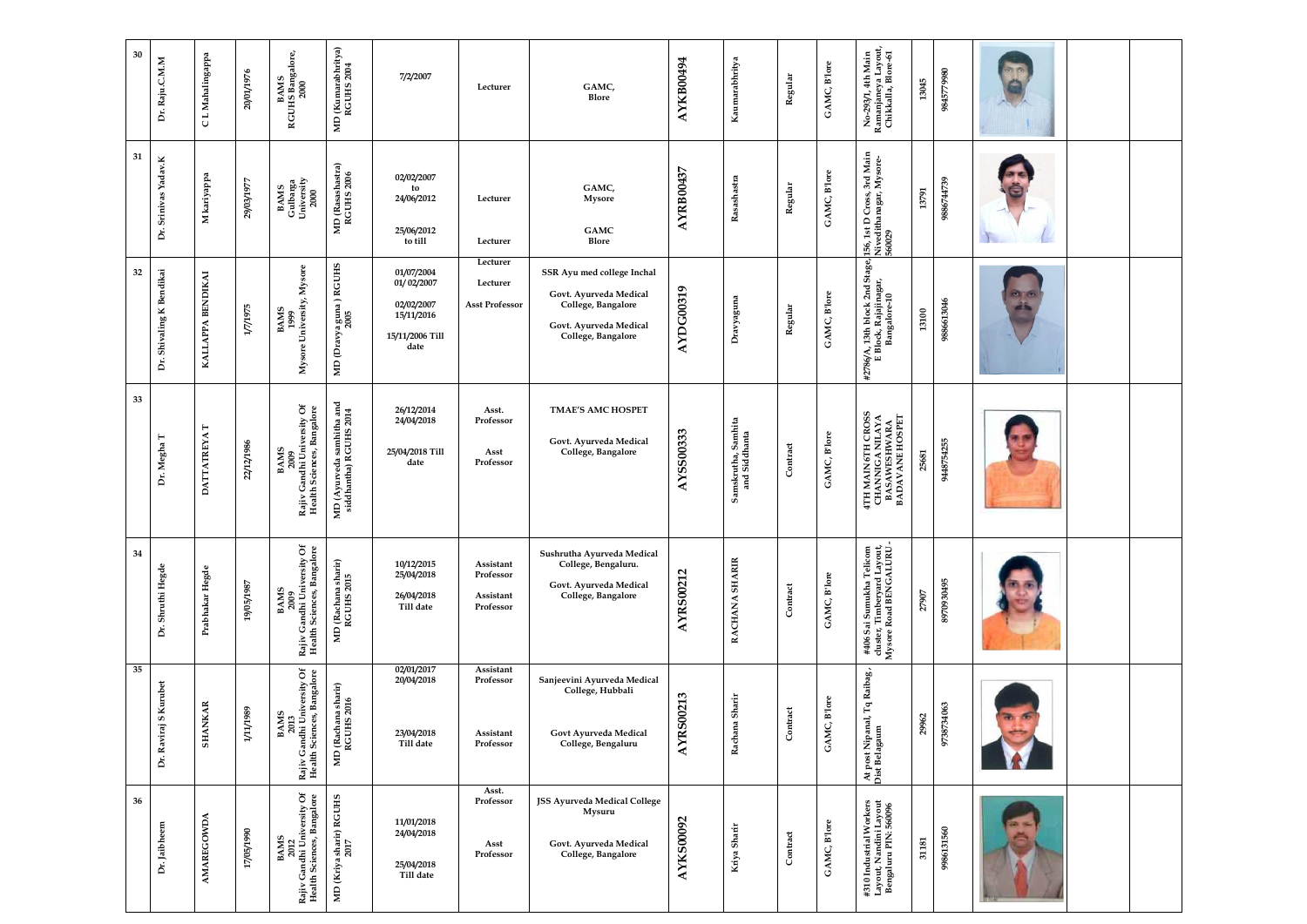| 37 | Suthagatti<br>Dr. Savitha B    | BALAGOUDA SUTAGATTI | 14/04/1990        | ð<br>BAMS<br>2012<br>Rajiv Gandhi University Of<br>Health Sciences, Bangalore   | MD (Dravya guna) RGUHS<br>2017                     | 01/01/2018<br>20/04/2018<br>21/04/2018 Till<br>date | Asst.<br>Professor<br>Asst<br>Professor          | SRI Paripoorna Sanathan<br>AMCBengaluru.<br>Govt. Ayurveda Medical<br>College, Bangalore                                             | AYDG00346             | DRAVYAGUNA<br>VIGNYANA               | Contract | GAMC, B'lore | #1388/A, ATPOST- HUDALI,<br>TAI/ DIST- BELAGAVI,<br>KARNATAKA- 590016                                          | 31569 | 8050517455      |  |  |
|----|--------------------------------|---------------------|-------------------|---------------------------------------------------------------------------------|----------------------------------------------------|-----------------------------------------------------|--------------------------------------------------|--------------------------------------------------------------------------------------------------------------------------------------|-----------------------|--------------------------------------|----------|--------------|----------------------------------------------------------------------------------------------------------------|-------|-----------------|--|--|
| 38 | S Patil<br>Dr. Girimalla       | SATYA GOUDA PATIL   | <b>7861/20/08</b> | BAMS<br>2009<br>Rajiv Gandhi University Of<br>Health Sciences, Bangalore        | MD(Rasashastra) RGUHS<br>2015                      | 26/04/2018 Till<br>date                             | Asst<br>Professor                                | Govt. Ayurveda Medical<br>College, Bangalore                                                                                         | <b>AYRB00306</b>      | Rasa Shastra &<br>Bhaishajya Kalpana | Contract | GAMC, Blore  | #310 Industrial Workers<br>Layout, Nandini Layout<br>Bengaluru PIN: 560096                                     | 27696 | 9663588869      |  |  |
| 39 | ${\bf S}$ E<br>Dr. Shivaprasad | ERAMADAIAH          | 1/3/1986          | 2010<br>Rajiv Gandhi University Of<br>Health Sciences, Bangalore<br><b>BAMS</b> | MD (Roga nidana evum vikriti<br>vigyan) RGUHS 2016 | 01/02/2017<br>31-08-2017<br>23/04/2018 Till<br>date | Asst.<br>Professor<br>Asst<br>Professor          | Mahaganapathi Ayurveda<br>Medical College Dharwad<br>Govt. Ayurveda Medical<br>College, Bangalore                                    | AYRN00130             | Roganidana                           | Contract | GAMC, Blore  | SEEGEKOTE SHIVANAHALLI KANAK<br>APURA RAMNAGARA -562117                                                        | 28653 | 9035180132      |  |  |
| 40 | uni B M<br>Dr. Rash            | M.M Badni,          | 8861/01/17        | BAMS<br>2011<br>Rajiv Gandhi University Of<br>Health Sciences, Bangalore        | MD (Roga nidana evum vikriti vigyan)<br>RGUHS 2017 | 01/1/2018<br>21-04-2018<br>23/04/2018 Till<br>date  | Assistant<br>Professor<br>Assistant<br>Professor | Atreya Ayurveda Medical<br>College Doddaballapura<br>Govt. Ayurveda Medical<br>College, Bangalore                                    | 100154<br><b>AYRN</b> | idana<br>Rogani                      | Contract | GAMC, B'lore | stage , 2nd block<br>, vinobha nagar,<br>;ga- 577204<br>site no 193 1st sta<br>, police chowki, v<br>shivamogg | 29291 | 32375<br>809590 |  |  |
| 41 | Dr. Santosh K Shivannavar      | <b>KEMPANNA</b>     | 7861990/06        | BAMS<br>2009<br>Rajiv Gandhi University Of<br>Health Sciences, Bangalore        | MD (Swasthvritta and yoga) RGUHS<br>2015           | 08/01/2016<br>24/04/2018<br>26/04/2018 Till<br>date | Assistant<br>Professor<br>Assistant<br>Professor | Shri J G Co-Operative Hospital<br>Societies Ayurvedic Medical<br>College, Ghataprabha<br>Govt Ayurveda Medical<br>College, Bengaluru | <b>AYSV00158</b>      | <b>VRITTA</b><br><b>SWASTHA</b>      | Contract | GAMC, B'lore | -349, Chavadi Oni, Ammanagi, Post<br>Ammanagi, Tq Hukkeri Dist Belagavi                                        | 28222 | 9611402992      |  |  |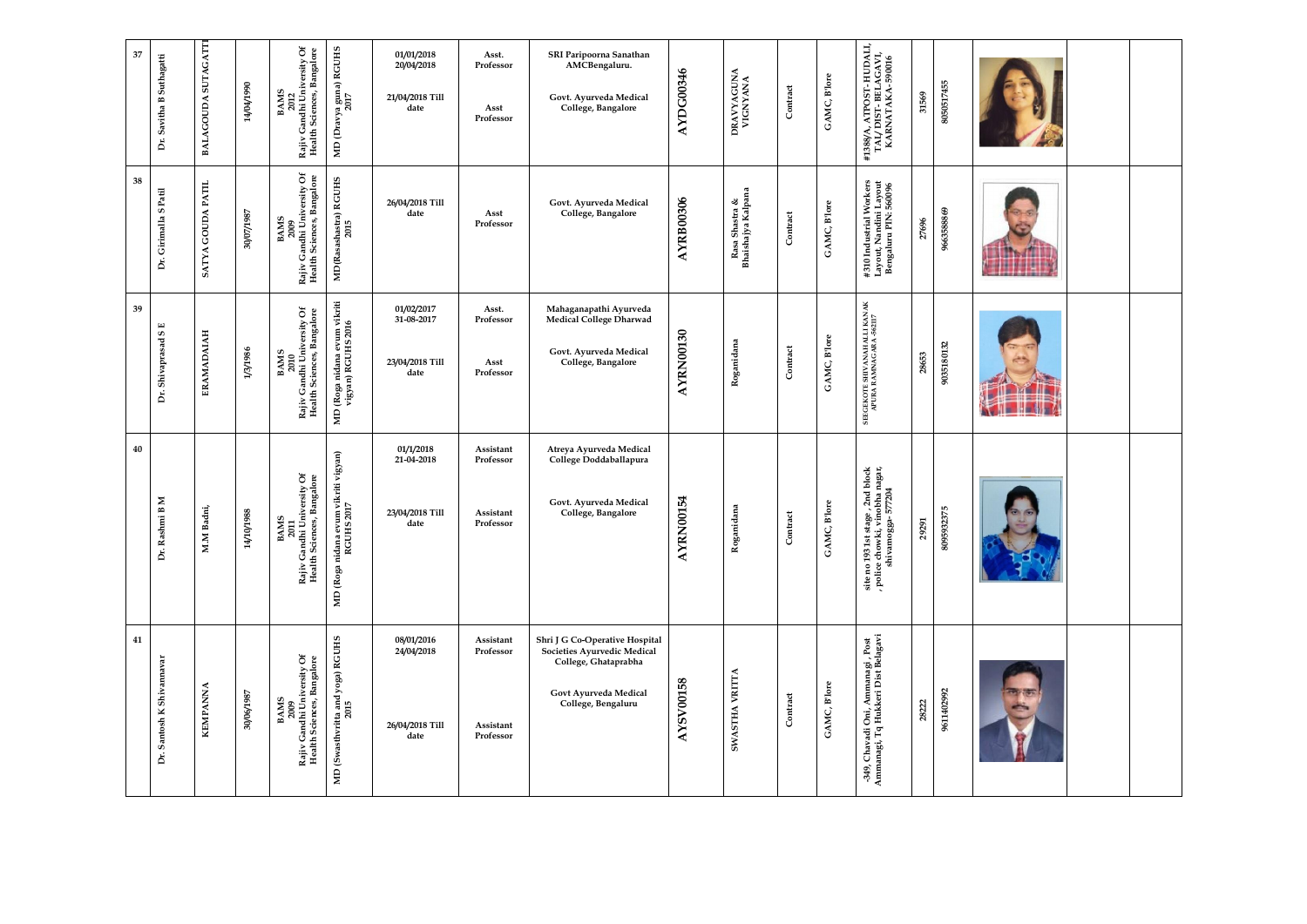| 42<br>Dr. Satisha M S    | Shankrappa H                             | 6/12/1986  | BAMS<br>2009<br>Rajiv Gandhi University Of<br>Health Sciences, Bangalore                                                | MD (Agada tantra evum<br>vidhi vaidhyaka) RGUHS<br>2016 | 07/02/2017<br>21/04/2018<br>23/04/2018 Till<br>date | Assistant<br>Professor<br>Assistant<br>Professor | Sri Raghavendra Ayurveda<br>medical college, Malladihalli,<br>Holalkere<br>Govt. Ayurveda Medical<br>College, Bangalore | AYAT00120        | <b>AGADATANTRTA</b>                                             | Contract                     | GAMC, B'lore        | Behind Ambedkar School, C.M<br>Layout, Hiriyur, Chitradurga(Dist                                                   | 8123860286<br>26379 |                   |  |
|--------------------------|------------------------------------------|------------|-------------------------------------------------------------------------------------------------------------------------|---------------------------------------------------------|-----------------------------------------------------|--------------------------------------------------|-------------------------------------------------------------------------------------------------------------------------|------------------|-----------------------------------------------------------------|------------------------------|---------------------|--------------------------------------------------------------------------------------------------------------------|---------------------|-------------------|--|
| 43<br>Dr. Noor Fathima   | MOHAMED SAIFULLA<br>$\qquad \qquad \Box$ | 7/1/1985   | Rajiv Gandhi University Of<br>Health Sciences, Bangalore<br><b>BAMS</b><br>2009                                         | MS (Prasuti tanta and<br>streeroga) RGUHS 2017          | 09/09/2017<br>23/04/2018<br>24/04/2018 Till<br>date | <b>Asst Prof</b><br>Asst prof                    | Ashwini Ayurvedic Medical<br>College Research center,<br>Tumakur<br>Govt. Ayurveda Medical<br>College, Bangalore        | <b>AYPS00193</b> | $\mathbf{A}\mathbf{N}\mathbf{D}$<br>PRASOOTI TANTRA<br>STRIROGA | contract                     | <b>GSAMC BALORE</b> | #21, 11th ward 2nd ward,<br>Kotwal galli, Jamia masjid,<br>Madhugiri, Tumakur.<br>KARNATAKA - 572132               | 9591181057<br>24389 |                   |  |
| 44<br>Dr. KKL Narasimha  | NARAYANA MURTHY<br>K.                    | 29/03/1988 | Of Health<br>BAMS 2011<br>Candhi University Of<br>Sciences, Bangalore<br>Rajiv                                          | MD (Kumarabhritya)<br>KLE University 2017               | 21/04/2018 Till<br>Date                             | Asst<br>Professor                                | GOVERNMENT AYURVEDA<br>MEDICAL COLLEGE,<br>Bangalore                                                                    | <b>AYKB00127</b> | kaumarbhritya                                                   | contract                     | Gamc Banglore       | #215, 'B' BLOCK, RADIANT JASMINE GARDEN,<br>JAKKUR ROAD, YELAHANKA, BENGALURU<br>DISTRICT, KARNATAKA<br>28852      | 9036813612          | Station of the la |  |
| 45<br>Dr, Thrapthi Adiga | Shridhar Adiga                           | 15/11/1990 | BAMS<br>2012<br>Rajiv Gandhi University Of<br>Health Sciences, Bangalore                                                | IS 2017<br>MD (Kayachikitsa) RGUH                       | 01/01/2018<br>21/04/2018<br>23/04/2018 Till<br>date | Assistant<br>Professor<br>Assistant<br>Professor | Sushrutha Ayurveda Medical<br>College, Bengaluru.<br>Govt. Ayurveda Medical<br>College, Bangalore                       | AYKC01744        | KAYACHIKITSA                                                    | $\mathop{\mathrm{contrast}}$ | Gamc Banglore       | s Layout,<br>SOUTH<br>iSS,<br>#141/A Kanasu 8th cros<br> <br> avarayana Doddi, Ramadas<br> R. R Nagara BENGALURU 5 | 7338320987<br>31977 |                   |  |
| 46<br>S<br>Dr. Nalina A  | Shreedhara Murthy A R                    | 13/09/1991 | $\mathfrak{S}% _{A}^{\ast}(\mathbb{R}^{2})$<br>BAMS<br>2012<br>Rajiv Gandhi University Of<br>Health Sciences, Bangalore | MD (Kayachikitsa) RGUHS<br>2017                         | 30/12/2017<br>22/04/2018<br>23/04/2018 Till<br>date | Assistant<br>Professor<br>Assistant<br>Professor | Tapovana Ayurveda Medical<br>College, Davengere<br>Govt. Ayurveda Medical<br>College, Bangalore                         | AYKC01205        | Kayachikitsa                                                    | Contract                     | Gamc Banglore       | 3rd cross bhagavathi layout<br>sira gate A M P road, siragate.<br>Tumkur                                           | 7353969774<br>31724 |                   |  |
| 47<br>Dr. Shilpa B V     | <b>VENKATACHALAPATHY</b>                 | 5/9/1987   | BAMS<br>2009<br>Rajiv Gandhi University Of<br>Health Sciences, Bangalore                                                | MS (Shalya samanya)<br>RGUHS 2015                       | 23/12/2015<br>23/04/2018<br>24/04/2018 Till<br>date | Assistant<br>Professor<br>Assistant<br>Professor | Indian institute of Ayur.<br>Medicine & research Bangalore<br>Govt. Ayurveda Medical<br>College, Bangalore              | <b>AYST00483</b> | Shalyatantra                                                    | ${\bf Contract}$             | Gamc Banglore       | 899/1080 1ST FLOOR, 1ST<br>MAIN ROAD, 1ST CROSS<br>MARUTI NAGAR<br>BANGALORE 560072                                | 8861263858<br>27387 |                   |  |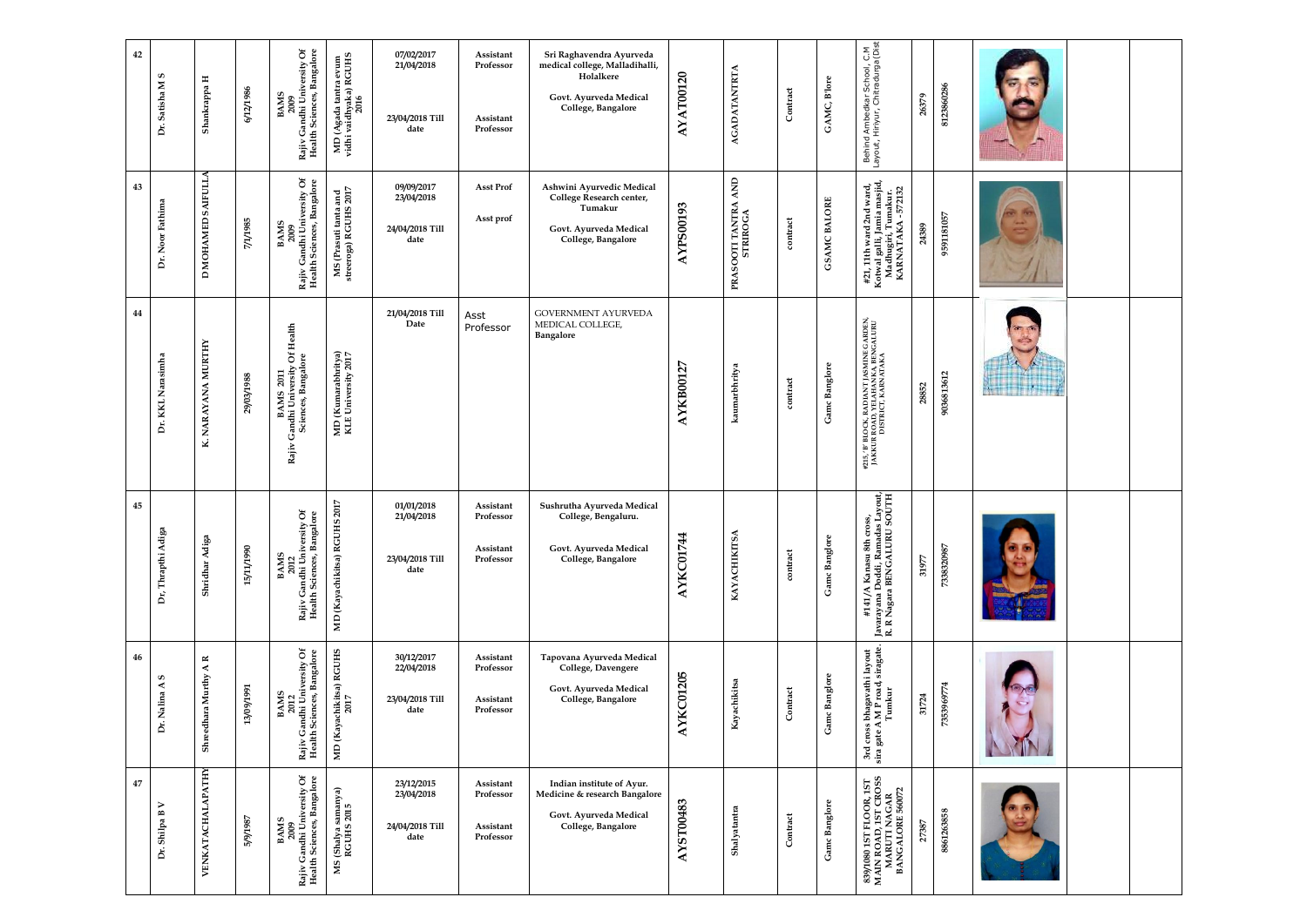| 48 | Dr. Mamathaz Beguam | MAKTUM HUSEN            | <b>S86L/L/L</b> | BAMS<br>2009<br>Rajiv Gandhi University Of<br>Health Sciences, Bangalore           | MS (Shalakya - Netra roga)<br>RGUHS 2014              | 09/09/2017<br>23/04/2018<br>24/04/2018 Till<br>date  | Assistant<br>Professor<br>Assistant<br>Professor | Ashwini Ayurvedic Medical<br>College Research center,<br>Tumakur<br>Govt. Ayurveda Medical<br>College, Bangalore | AYSK00516        | AND<br><b>pRASOOTI TANTRA</b><br>STRIROGA | Contract | Gamc Banglore | #21, 11th ward 2nd ward,<br>Kotwal galli, Jamia masjid,<br>Madhugiri, Tumakur.<br>KARNATAKA - 572132 | 24389 | 9591181057 |  |  |
|----|---------------------|-------------------------|-----------------|------------------------------------------------------------------------------------|-------------------------------------------------------|------------------------------------------------------|--------------------------------------------------|------------------------------------------------------------------------------------------------------------------|------------------|-------------------------------------------|----------|---------------|------------------------------------------------------------------------------------------------------|-------|------------|--|--|
| 49 | Dr. Ashwini K S     | SHANKARANARAYANA BHAT K | 6861/21/6       | Of Health<br>Sciences, Bangalore<br>BAMS<br>2011<br>Rajiv Gandhi University C      | MD (Panchakarma) RGUHS 2016                           | 24/11/2017 24-04-<br>2018<br>25/04/2018 Till<br>date | Assistant<br>Professor<br>Assistant<br>Professor | Sri Sri Ayurveda Medical<br>College and research Bengaluru<br>Govt. Ayurveda Medical<br>College, Bangalore       | <b>AYPK00347</b> | panchakarma                               | Contract | Gamc Banglore | D/O SHANKARANARAYAN BHAT K<br>HONNESERA POST SAGARA<br>TALUK SHIMOGA DIST 577417                     | 30563 | 9480766416 |  |  |
| 50 | Dr. Priyadarshini D | <b>DASAIAH</b>          | 4/12/1985       | Gandhi University Of Health<br>Sciences, Bangalore<br><b>BAMS</b><br>2009<br>Rajiv | 2013<br>(Panchakarma) RGUHS<br>$\mathbf{M}\mathbf{D}$ | 01/08/2017 24-04-<br>2018<br>26/04/2018 Till<br>date | Assistant<br>Professor<br>Assistant<br>Professor | S D M College Of Ayurveda &<br>Hospital Hassan<br>Govt. Ayurveda Medical<br>College, Bangalore                   | <b>AYPK00235</b> | panchakarma                               | Contract | Gamc Banglore | $2nd$<br>Opp. to SBI Bank,1st Cross<br>Chikhomena halli, Jaya Nagar<br>stage Hassan-573201           | 24517 | 9008113650 |  |  |
| 51 | Dr. Chandrakala L   | <b>DEVAPPA</b>          | 4/11/1985       | BAMS<br>2009<br>v Gandhi University Of Health<br>Sciences, Bangalore<br>Rajiv      | HS 2014<br>(Shalya tantra) RGUI<br>NS                 | 31/12/2014<br>5/12/2017<br>25/04/2018 Till<br>date   | Assistant<br>Professor<br>Assistant<br>Professor | Sri Hingulambika Ayurvedic<br>medical college, Kalburgi.<br>Govt. Ayurveda Medical<br>College, Bangalore         | <b>AYST00458</b> | Shalyatantra                              | Contract | Gamc Banglore | $\frac{d}{d}$<br>105/B, Brundavana, 1st R bl<br>Rajajinagar, Bangalore 56001                         | 27385 | 9110429738 |  |  |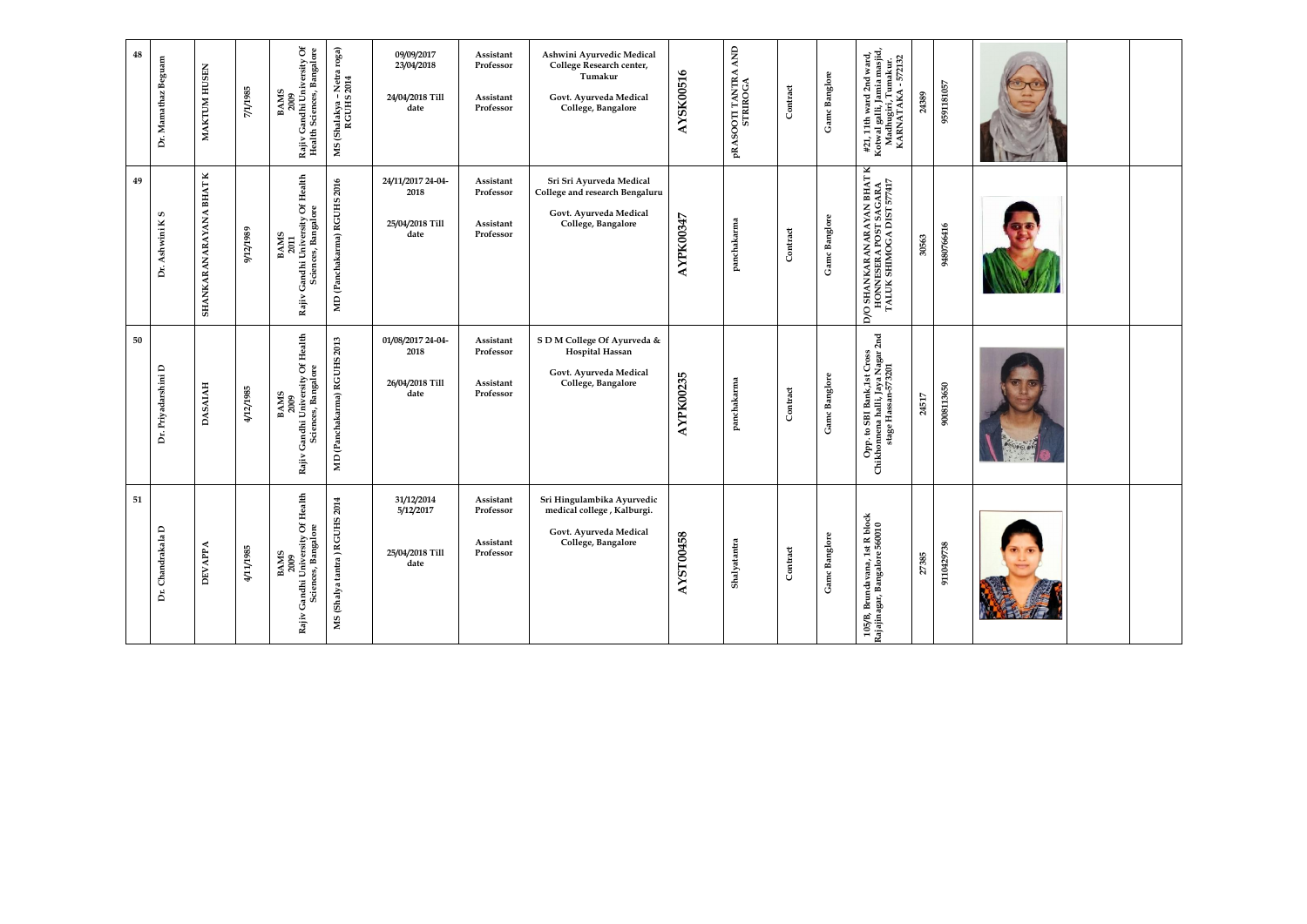| 3/11/2007<br>Ashwini Ayurveda Medical<br>Assistant<br>to10/09/2009<br>Professor<br><b>College Davangere</b><br>32, C block 2¤4 stage RHCS 1ayout Vishwaneedam<br>Annapoorneshwarinagar Bangalore 560091<br>11/09/2009 to<br>Assistant<br>Bapuji Ayurvedic College<br>26/06/2010<br>Professor<br>Chitradurga<br>27/06/2010 to<br>Assistant<br>Shri Raghavendra Ayurveda<br>2007<br>02/11/2012<br>Professor<br>Medical College Chitradurga<br>MS (Shalakya tantra) RGUHS<br>BAMS<br>2000<br>University of Mysore<br>Shri Raghavendra Ayurveda<br>03/11/2012 to<br>Associate<br>S<br>AYSK00500<br>Gamc Banglore<br>Shalakya tantra<br>Medical College Chitradurga<br>Dr. Avinash G<br>13/12/2012<br>Professor<br>$\pmb{\mathsf{c}}$<br>8861799511<br><b>6261/10/20</b><br>Contract<br>Sumant G!<br>13090<br>Dhanvantari Ayurveda College<br>14/12/2012 to<br>Associate<br>and Hospital Uttara Kannada<br>01/11/2017<br>Professor<br>PRINCIPAL<br>2/11/2017 to<br>Professor<br>Dhanvantari Ayurveda College<br><b>HOSPITAL &amp; RESPARCH CENT</b><br>31/10/2018<br>and Hospital Uttara Kannada<br>Haridwar Ayurveda Medical<br>27/01/2019 to<br>College and Research Centre<br>No 32/32,<br>30/07/2019<br>Professor<br>Haridwar Uttarkand<br>Government Ayurveda Medical<br>02/08/2019 to till<br>Professor<br><b>College and Hospital Bangalore</b><br>date<br>Shri Raghavendra Ayurveda<br>$04/10/2008$ to<br>Assistant<br>Medical College Chitradurga<br>Professor<br>o-302, A Block Prasidhi Ascent Near Bala Muri<br>Ganesh Temple, 3rd Cross, Tata Nagar,<br>Kodihalli, Blore-94<br>02/02 2009<br>BAMS Maharastra University of Health<br>Science Nashik, 2003<br>03/02/2009 to<br>Assistant<br>(Panchakarma) RGUHS 2008<br>Dr. Sanganor Smita Laxmanrao<br>Bapuji Ayurvedic College<br>Professor<br>30/05/2013<br>Chitradurga<br>Laxmanrao Sanganor<br>$01/07/2013$ to<br><b>AYPK00468</b><br>Gamc Banglore<br>Shri Raghavendra Ayurveda<br>Panchakarma<br>Associate<br>9035869088<br>23/08/1980<br>Contract<br>05/03/2016<br>Medical College Chitradurga<br>Professor<br>$18877$<br>12/03/2016 to<br>26/03/2019<br>Associate<br>Suryamukhi Dinesh Ayurvedic<br>Professor<br>Medical college and Hospital,<br>$\mathbf{H}$<br>28/08/2019 to<br>Ranchi Jharkhand<br>till date<br>Professor<br>Government Ayurveda Medical<br>Z<br>College and Hospital,<br>Bangalore | 54 | 53 |  |  | 52 |
|-------------------------------------------------------------------------------------------------------------------------------------------------------------------------------------------------------------------------------------------------------------------------------------------------------------------------------------------------------------------------------------------------------------------------------------------------------------------------------------------------------------------------------------------------------------------------------------------------------------------------------------------------------------------------------------------------------------------------------------------------------------------------------------------------------------------------------------------------------------------------------------------------------------------------------------------------------------------------------------------------------------------------------------------------------------------------------------------------------------------------------------------------------------------------------------------------------------------------------------------------------------------------------------------------------------------------------------------------------------------------------------------------------------------------------------------------------------------------------------------------------------------------------------------------------------------------------------------------------------------------------------------------------------------------------------------------------------------------------------------------------------------------------------------------------------------------------------------------------------------------------------------------------------------------------------------------------------------------------------------------------------------------------------------------------------------------------------------------------------------------------------------------------------------------------------------------------------------------------------------------------------------------------------------------------------------------------------------------------------------------|----|----|--|--|----|
|                                                                                                                                                                                                                                                                                                                                                                                                                                                                                                                                                                                                                                                                                                                                                                                                                                                                                                                                                                                                                                                                                                                                                                                                                                                                                                                                                                                                                                                                                                                                                                                                                                                                                                                                                                                                                                                                                                                                                                                                                                                                                                                                                                                                                                                                                                                                                                         |    |    |  |  |    |
|                                                                                                                                                                                                                                                                                                                                                                                                                                                                                                                                                                                                                                                                                                                                                                                                                                                                                                                                                                                                                                                                                                                                                                                                                                                                                                                                                                                                                                                                                                                                                                                                                                                                                                                                                                                                                                                                                                                                                                                                                                                                                                                                                                                                                                                                                                                                                                         |    |    |  |  |    |
|                                                                                                                                                                                                                                                                                                                                                                                                                                                                                                                                                                                                                                                                                                                                                                                                                                                                                                                                                                                                                                                                                                                                                                                                                                                                                                                                                                                                                                                                                                                                                                                                                                                                                                                                                                                                                                                                                                                                                                                                                                                                                                                                                                                                                                                                                                                                                                         |    |    |  |  |    |
|                                                                                                                                                                                                                                                                                                                                                                                                                                                                                                                                                                                                                                                                                                                                                                                                                                                                                                                                                                                                                                                                                                                                                                                                                                                                                                                                                                                                                                                                                                                                                                                                                                                                                                                                                                                                                                                                                                                                                                                                                                                                                                                                                                                                                                                                                                                                                                         |    |    |  |  |    |
|                                                                                                                                                                                                                                                                                                                                                                                                                                                                                                                                                                                                                                                                                                                                                                                                                                                                                                                                                                                                                                                                                                                                                                                                                                                                                                                                                                                                                                                                                                                                                                                                                                                                                                                                                                                                                                                                                                                                                                                                                                                                                                                                                                                                                                                                                                                                                                         |    |    |  |  |    |
|                                                                                                                                                                                                                                                                                                                                                                                                                                                                                                                                                                                                                                                                                                                                                                                                                                                                                                                                                                                                                                                                                                                                                                                                                                                                                                                                                                                                                                                                                                                                                                                                                                                                                                                                                                                                                                                                                                                                                                                                                                                                                                                                                                                                                                                                                                                                                                         |    |    |  |  |    |
|                                                                                                                                                                                                                                                                                                                                                                                                                                                                                                                                                                                                                                                                                                                                                                                                                                                                                                                                                                                                                                                                                                                                                                                                                                                                                                                                                                                                                                                                                                                                                                                                                                                                                                                                                                                                                                                                                                                                                                                                                                                                                                                                                                                                                                                                                                                                                                         |    |    |  |  |    |
|                                                                                                                                                                                                                                                                                                                                                                                                                                                                                                                                                                                                                                                                                                                                                                                                                                                                                                                                                                                                                                                                                                                                                                                                                                                                                                                                                                                                                                                                                                                                                                                                                                                                                                                                                                                                                                                                                                                                                                                                                                                                                                                                                                                                                                                                                                                                                                         |    |    |  |  |    |
|                                                                                                                                                                                                                                                                                                                                                                                                                                                                                                                                                                                                                                                                                                                                                                                                                                                                                                                                                                                                                                                                                                                                                                                                                                                                                                                                                                                                                                                                                                                                                                                                                                                                                                                                                                                                                                                                                                                                                                                                                                                                                                                                                                                                                                                                                                                                                                         |    |    |  |  |    |
|                                                                                                                                                                                                                                                                                                                                                                                                                                                                                                                                                                                                                                                                                                                                                                                                                                                                                                                                                                                                                                                                                                                                                                                                                                                                                                                                                                                                                                                                                                                                                                                                                                                                                                                                                                                                                                                                                                                                                                                                                                                                                                                                                                                                                                                                                                                                                                         |    |    |  |  |    |
|                                                                                                                                                                                                                                                                                                                                                                                                                                                                                                                                                                                                                                                                                                                                                                                                                                                                                                                                                                                                                                                                                                                                                                                                                                                                                                                                                                                                                                                                                                                                                                                                                                                                                                                                                                                                                                                                                                                                                                                                                                                                                                                                                                                                                                                                                                                                                                         |    |    |  |  |    |
|                                                                                                                                                                                                                                                                                                                                                                                                                                                                                                                                                                                                                                                                                                                                                                                                                                                                                                                                                                                                                                                                                                                                                                                                                                                                                                                                                                                                                                                                                                                                                                                                                                                                                                                                                                                                                                                                                                                                                                                                                                                                                                                                                                                                                                                                                                                                                                         |    |    |  |  |    |
|                                                                                                                                                                                                                                                                                                                                                                                                                                                                                                                                                                                                                                                                                                                                                                                                                                                                                                                                                                                                                                                                                                                                                                                                                                                                                                                                                                                                                                                                                                                                                                                                                                                                                                                                                                                                                                                                                                                                                                                                                                                                                                                                                                                                                                                                                                                                                                         |    |    |  |  |    |
|                                                                                                                                                                                                                                                                                                                                                                                                                                                                                                                                                                                                                                                                                                                                                                                                                                                                                                                                                                                                                                                                                                                                                                                                                                                                                                                                                                                                                                                                                                                                                                                                                                                                                                                                                                                                                                                                                                                                                                                                                                                                                                                                                                                                                                                                                                                                                                         |    |    |  |  |    |
|                                                                                                                                                                                                                                                                                                                                                                                                                                                                                                                                                                                                                                                                                                                                                                                                                                                                                                                                                                                                                                                                                                                                                                                                                                                                                                                                                                                                                                                                                                                                                                                                                                                                                                                                                                                                                                                                                                                                                                                                                                                                                                                                                                                                                                                                                                                                                                         |    |    |  |  |    |
|                                                                                                                                                                                                                                                                                                                                                                                                                                                                                                                                                                                                                                                                                                                                                                                                                                                                                                                                                                                                                                                                                                                                                                                                                                                                                                                                                                                                                                                                                                                                                                                                                                                                                                                                                                                                                                                                                                                                                                                                                                                                                                                                                                                                                                                                                                                                                                         |    |    |  |  |    |
|                                                                                                                                                                                                                                                                                                                                                                                                                                                                                                                                                                                                                                                                                                                                                                                                                                                                                                                                                                                                                                                                                                                                                                                                                                                                                                                                                                                                                                                                                                                                                                                                                                                                                                                                                                                                                                                                                                                                                                                                                                                                                                                                                                                                                                                                                                                                                                         |    |    |  |  |    |